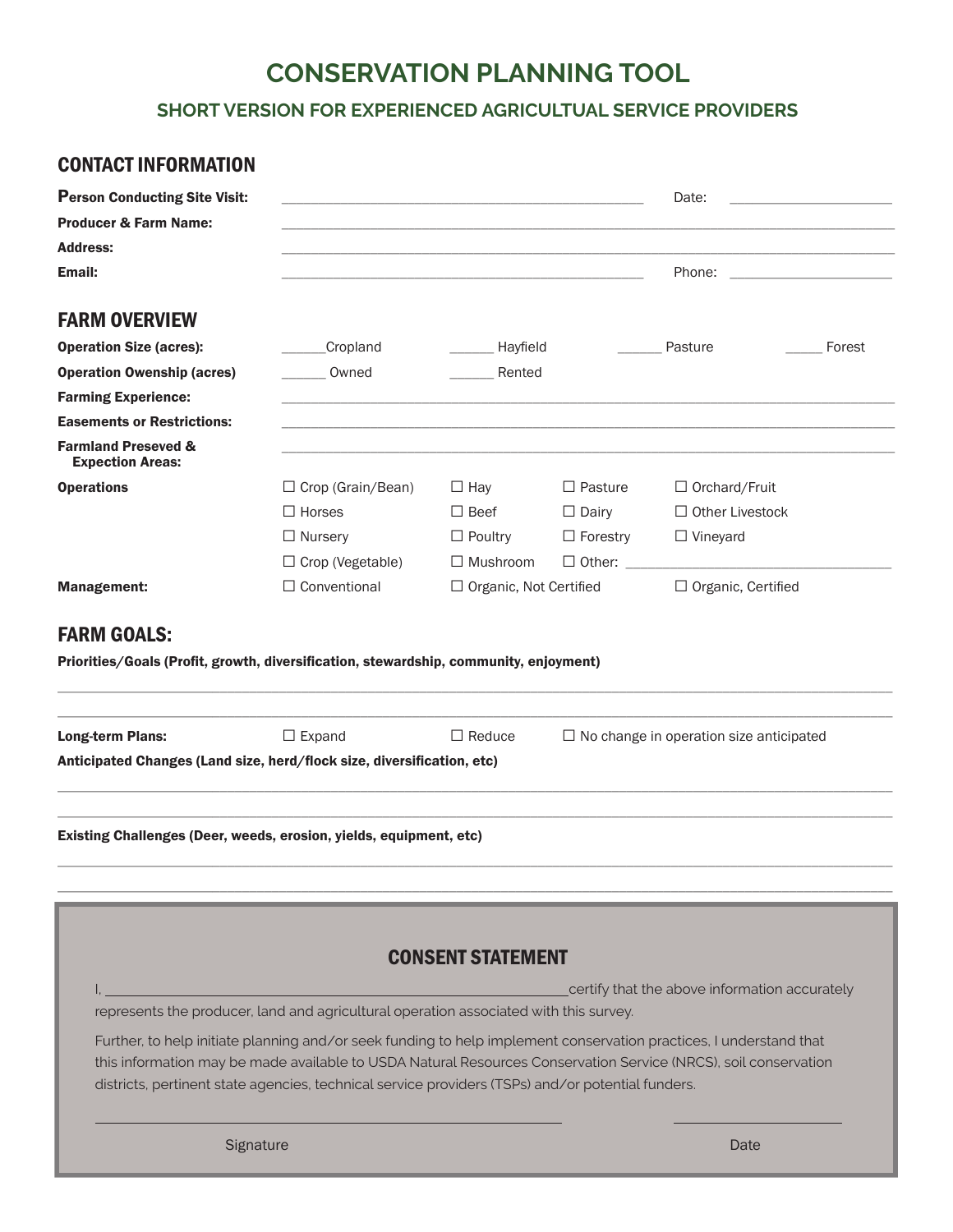# ANNUAL CROPS

| <b>Type of Crop:</b>               |                                                                |               |               | Describe animal waste management and storage:                  |
|------------------------------------|----------------------------------------------------------------|---------------|---------------|----------------------------------------------------------------|
| $\Box$ Corn                        | $\Box$ Soy                                                     |               | $\Box$ Wheat  |                                                                |
| $\Box$ Vegetable                   | $\Box$ Other                                                   |               |               |                                                                |
| <b>Soil Testing:</b>               |                                                                |               |               | <b>Runoff from waste storage:</b>                              |
| $\Box$ No                          | $\Box$ Yes.                                                    |               |               | $\square$ No                                                   |
| <b>Drainage Concern:</b>           |                                                                |               |               | Manure used as farm asset?                                     |
| $\Box$ No                          |                                                                | $\Box$ Yes.   |               | $\Box$ No                                                      |
| <b>Tillage Types (Circle Type)</b> |                                                                |               |               | <b>Pleased with Manure Management:</b>                         |
|                                    | □ Conventional; (Moldboard, Chisel, Disk)                      |               |               |                                                                |
|                                    | $\Box$ Conservation (No-till, Reduced Till)                    |               |               |                                                                |
| <b>Typical Crop Rotation:</b>      |                                                                |               |               |                                                                |
|                                    |                                                                |               |               | <b>PASTURE OR HAYFIELD</b>                                     |
|                                    | Cover Crops (species, and application method)                  |               |               | <b>Grazing Management Plan</b>                                 |
| $\Box$ No                          |                                                                |               |               | $\Box$ No                                                      |
| <b>Highly Erodible Land (HEL):</b> |                                                                |               |               | <b>Type of Grazing:</b>                                        |
| $\Box$ No                          |                                                                |               |               |                                                                |
|                                    | Satisfied with crop yields and fertilizer use?                 |               |               | $\Box$ Rotationally Grazed Length of Rotation: $\Box$          |
|                                    |                                                                |               |               | $\Box$ Continious Grazing<br>$\Box$ Yes                        |
|                                    |                                                                |               |               | Sacrifice Paddock or Drylot: □ No                              |
|                                    | What weed or pests are a concern? Are you you interested in    |               |               | Access of Waterbody (restricted or unrestricted)               |
|                                    | reducing pesticide applications?                               |               |               | $\Box$ Yes,<br>$\Box$ No                                       |
|                                    |                                                                |               |               | Satisified with pasture quality, fencing, and watering?        |
|                                    | <b>IRRIGATION SUPPLEMENT</b>                                   |               |               | Interest in more pasture or rotations; what impediments faced? |
| Do you irrigate?                   |                                                                | $\Box$ No     | $\Box$ Yes    |                                                                |
| Type of irrigation:                |                                                                |               |               | Interest in delayed mowing?                                    |
| $\Box$ Drip                        | $\Box$ Pivot                                                   |               |               | $\Box$ No                                                      |
| $\Box$ Gun                         |                                                                | $\Box$ Other: |               |                                                                |
|                                    | <b>Irrigation Water Management</b>                             | $\Box$ No     | $\Box$ Yes    |                                                                |
|                                    | <b>Chemicals through irrigation lines?</b>                     |               |               | <b>WATERBODIES</b>                                             |
| $\Box$ Fertilizer                  |                                                                |               |               | Streams or Water Bodies on Property? Size and seasonality?     |
|                                    | $\Box$ Pesticide (with or without backflow preventer)          |               |               |                                                                |
|                                    | Aspect of irrigation system to improve (uniformity/water use)? |               |               |                                                                |
|                                    |                                                                |               |               | <b>Management of areas along waterbodies</b>                   |
|                                    | <b>ANIMAL INFORMATION</b>                                      |               |               |                                                                |
|                                    | Type, Number, Operation Details and Feed                       |               |               | Interest in practices to improve water quality?                |
|                                    |                                                                |               |               |                                                                |
|                                    |                                                                |               |               |                                                                |
|                                    |                                                                |               |               | <b>FORESTRY</b><br>Forest Management Plan (by whom and when)   |
| <b>Drinking Water Source</b>       |                                                                |               |               | $\Box$ Yes, $\Box$<br>$\Box$ No                                |
| $\Box$ Well                        | $\Box$ Stream                                                  | $\Box$ Pond   | $\Box$ Spring | What is harvested from land? Any Concerns? Goals or objec-     |
| <b>Muddy Heavy Use Area:</b>       |                                                                |               |               | tives for managing fish, wildlife or natural areas?            |
| $\Box$ No                          | $\Box$ Yes, ______                                             |               |               |                                                                |
| <b>Silage Leachate Handled:</b>    |                                                                |               |               |                                                                |
| $\Box$ No                          | $\Box$ Yes,                                                    |               |               |                                                                |
|                                    |                                                                |               |               |                                                                |

ANIMAL INFORMATION